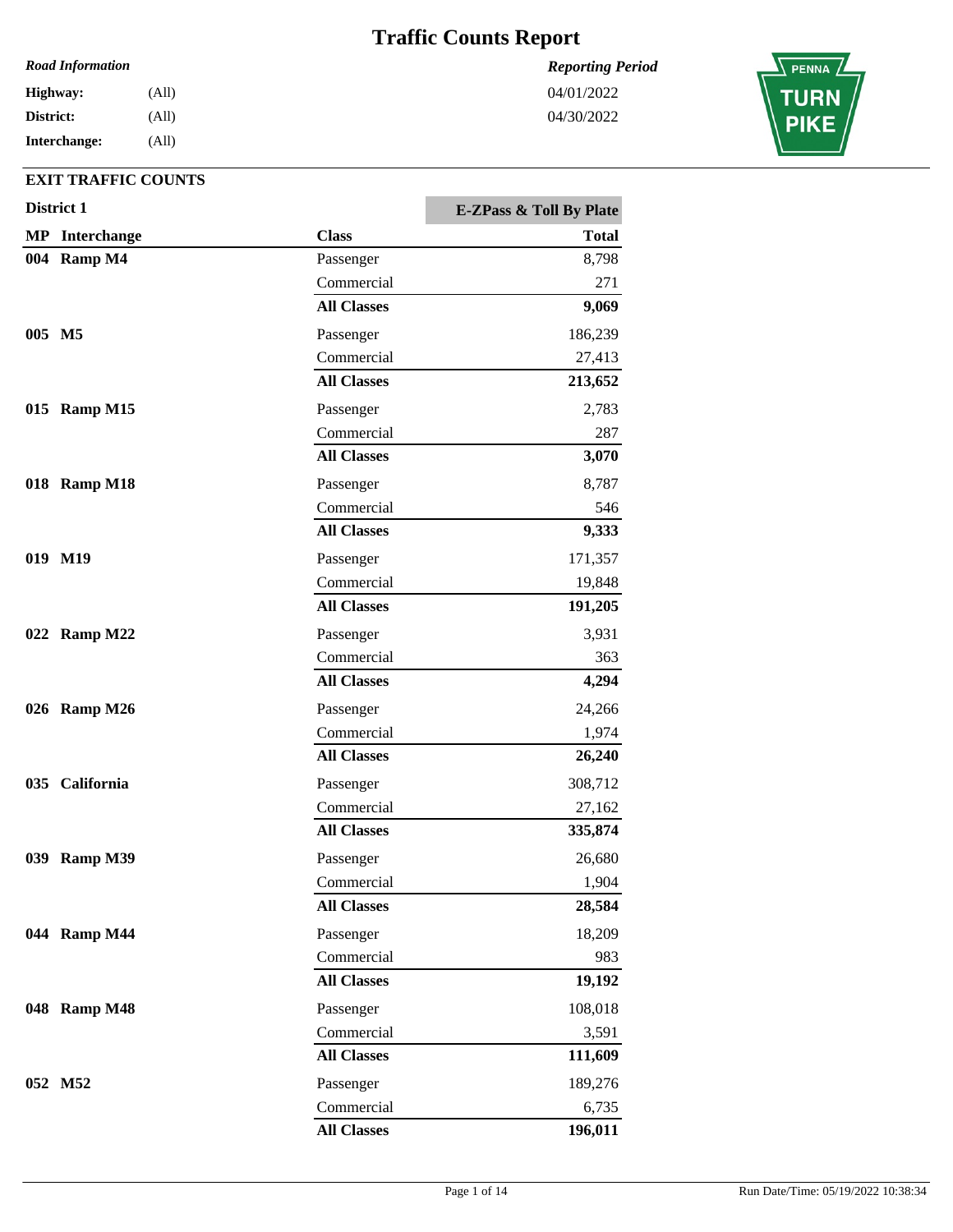*Reporting Period*

04/01/2022 04/30/2022

*Road Information*

**Interchange: District: Highway:** (All) (All) (All)

|     | District 1                  |                    | <b>E-ZPass &amp; Toll By Plate</b> |
|-----|-----------------------------|--------------------|------------------------------------|
|     | <b>MP</b> Interchange       | <b>Class</b>       | <b>Total</b>                       |
| 017 | Mt Jackson Rte 108          | Passenger          | 28,981                             |
|     |                             | Commercial         | 3,785                              |
|     |                             | <b>All Classes</b> | 32,766                             |
|     | 018 West Toll 376           | Passenger          | 220,589                            |
|     |                             | Commercial         | 43,265                             |
|     |                             | <b>All Classes</b> | 263,854                            |
| 020 | <b>Moravia Rte 168</b>      | Passenger          | 20,421                             |
|     |                             | Commercial         | 4,759                              |
|     |                             | <b>All Classes</b> | 25,180                             |
| 029 | <b>Beaver Falls Rte 551</b> | Passenger          | 14,024                             |
|     |                             | Commercial         | 2,025                              |
|     |                             | <b>All Classes</b> | 16,049                             |
|     | <b>030 East Toll 376</b>    | Passenger          | 256,799                            |
|     |                             | Commercial         | 71,409                             |
|     |                             | <b>All Classes</b> | 328,208                            |
|     | 004 Rte 136                 | Passenger          | 28,800                             |
|     |                             | Commercial         | 6,210                              |
|     |                             | <b>All Classes</b> | 35,010                             |
|     | 005 AKH Mainline            | Passenger          | 296,688                            |
|     |                             | Commercial         | 79,424                             |
|     |                             | <b>All Classes</b> | 376,112                            |
|     | <b>006</b> Route 30         | Passenger          | 126,229                            |
|     |                             | Commercial         | 8,994                              |
|     |                             | <b>All Classes</b> | 135,223                            |
|     | <b>008</b> Route 130        | Passenger          | 40,198                             |
|     |                             | Commercial         | 1,042                              |
|     |                             | <b>All Classes</b> | 41,240                             |
|     | <b>009</b> Route 66         | Passenger          | 23,767                             |
|     |                             | Commercial         | 458                                |
|     |                             | <b>All Classes</b> | 24,225                             |
|     | 030 Warrendale              | Passenger          | 307,525                            |
|     |                             | Commercial         | 131,930                            |
|     |                             | <b>All Classes</b> | 439,455                            |
|     | 039 Butler Valley           | Passenger          | 146,980                            |
|     |                             | Commercial         | 18,638                             |
|     |                             | <b>All Classes</b> | 165,618                            |

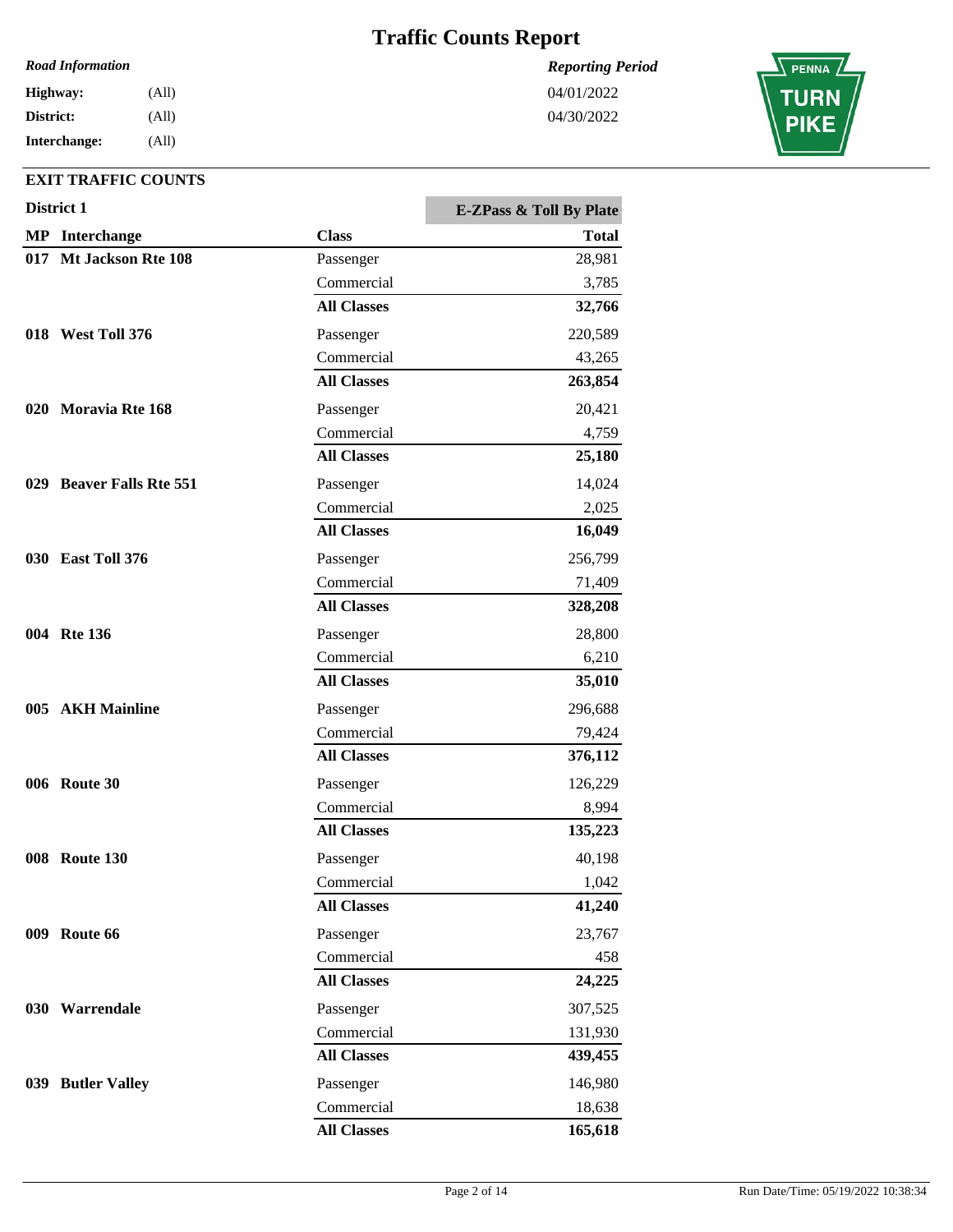*Reporting Period*

04/01/2022 04/30/2022

#### *Road Information*

**Interchange: District: Highway:** (All) (All) (All)

| District 1 |                             | <b>E-ZPass &amp; Toll By Plate</b> |              |
|------------|-----------------------------|------------------------------------|--------------|
|            | <b>MP</b> Interchange       | <b>Class</b>                       | <b>Total</b> |
| 048        | <b>Allegheny Valley</b>     | Passenger                          | 216,721      |
|            |                             | Commercial                         | 36,378       |
|            |                             | <b>All Classes</b>                 | 253,099      |
|            | 057 Pittsburgh              | Passenger                          | 426,371      |
|            |                             | Commercial                         | 59,680       |
|            |                             | <b>All Classes</b>                 | 486,051      |
|            | 067 Irwin                   | Passenger                          | 222,931      |
|            |                             | Commercial                         | 26,911       |
|            |                             | <b>All Classes</b>                 | 249,842      |
|            | 075 New Stanton             | Passenger                          | 208,221      |
|            |                             | Commercial                         | 142,354      |
|            |                             | <b>All Classes</b>                 | 350,575      |
|            | 002 Gateway Barrier         | Passenger                          | 247,095      |
|            |                             | Commercial                         | 103,695      |
|            |                             | <b>All Classes</b>                 | 350,790      |
|            | 003 Southern Beltway - S3   | Passenger                          | 204,352      |
|            |                             | Commercial                         | 45,906       |
|            |                             | <b>All Classes</b>                 | 250,258      |
|            | 007 Southern Beltway - S7   | Passenger                          | 158,756      |
|            |                             | Commercial                         | 27,368       |
|            |                             | <b>All Classes</b>                 | 186,124      |
|            | 014 Southern Beltway - S14  | Passenger                          | 160,421      |
|            |                             | Commercial                         | 27,479       |
|            |                             | <b>All Classes</b>                 | 187,900      |
|            | <b>District 1 Subtotal:</b> | Passenger                          | 4,412,925    |
|            |                             | Commercial                         | 932,787      |
|            |                             | <b>All Classes</b>                 | 5,345,712    |

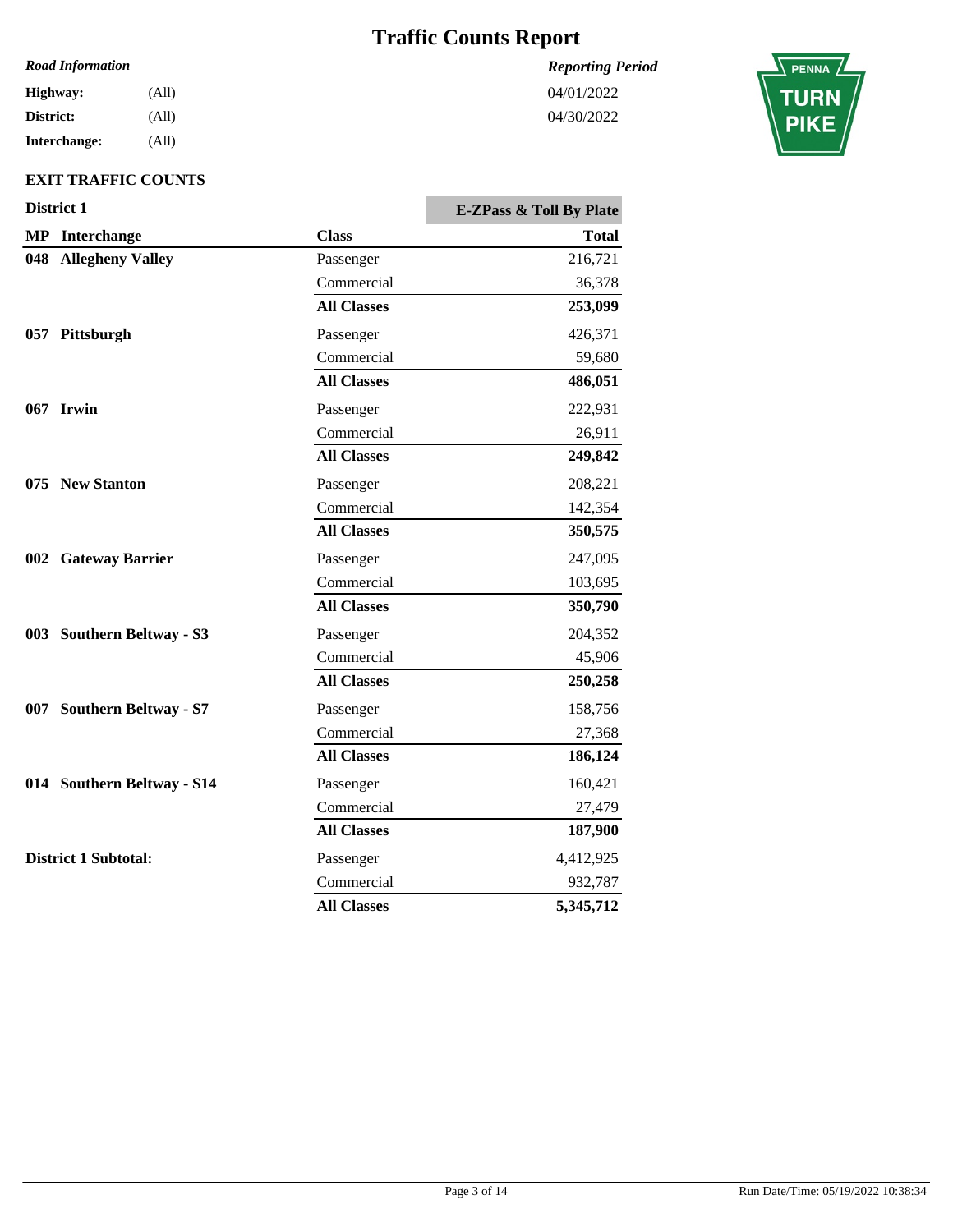#### *Road Information*

**Interchange: District: Highway:** (All) (All) (All)

## **EXIT TRAFFIC COUNTS**

|     | District 2                  |                    | <b>E-ZPass &amp; Toll By Plate</b> |
|-----|-----------------------------|--------------------|------------------------------------|
|     | <b>MP</b> Interchange       | <b>Class</b>       | <b>Total</b>                       |
|     | 091 Donegal                 | Passenger          | 55,865                             |
|     |                             | Commercial         | 10,963                             |
|     |                             | <b>All Classes</b> | 66,828                             |
|     | 110 Somerset                | Passenger          | 57,655                             |
|     |                             | Commercial         | 24,970                             |
|     |                             | <b>All Classes</b> | 82,625                             |
|     | 146 Bedford                 | Passenger          | 69,013                             |
|     |                             | Commercial         | 38,453                             |
|     |                             | <b>All Classes</b> | 107,466                            |
|     | 161 Breezewood              | Passenger          | 133,717                            |
|     |                             | Commercial         | 84,163                             |
|     |                             | <b>All Classes</b> | 217,880                            |
|     | 180 Fort Littleton          | Passenger          | 17,192                             |
|     |                             | Commercial         | 7,379                              |
|     |                             | <b>All Classes</b> | 24,571                             |
| 189 | <b>Willow Hill</b>          | Passenger          | 12,548                             |
|     |                             | Commercial         | 4,760                              |
|     |                             | <b>All Classes</b> | 17,308                             |
|     | 201 Blue Mountain           | Passenger          | 16,598                             |
|     |                             | Commercial         | 9,517                              |
|     |                             | <b>All Classes</b> | 26,115                             |
|     | <b>District 2 Subtotal:</b> | Passenger          | 362,588                            |
|     |                             | Commercial         | 180,205                            |
|     |                             | <b>All Classes</b> | 542,793                            |

*Reporting Period* 04/01/2022

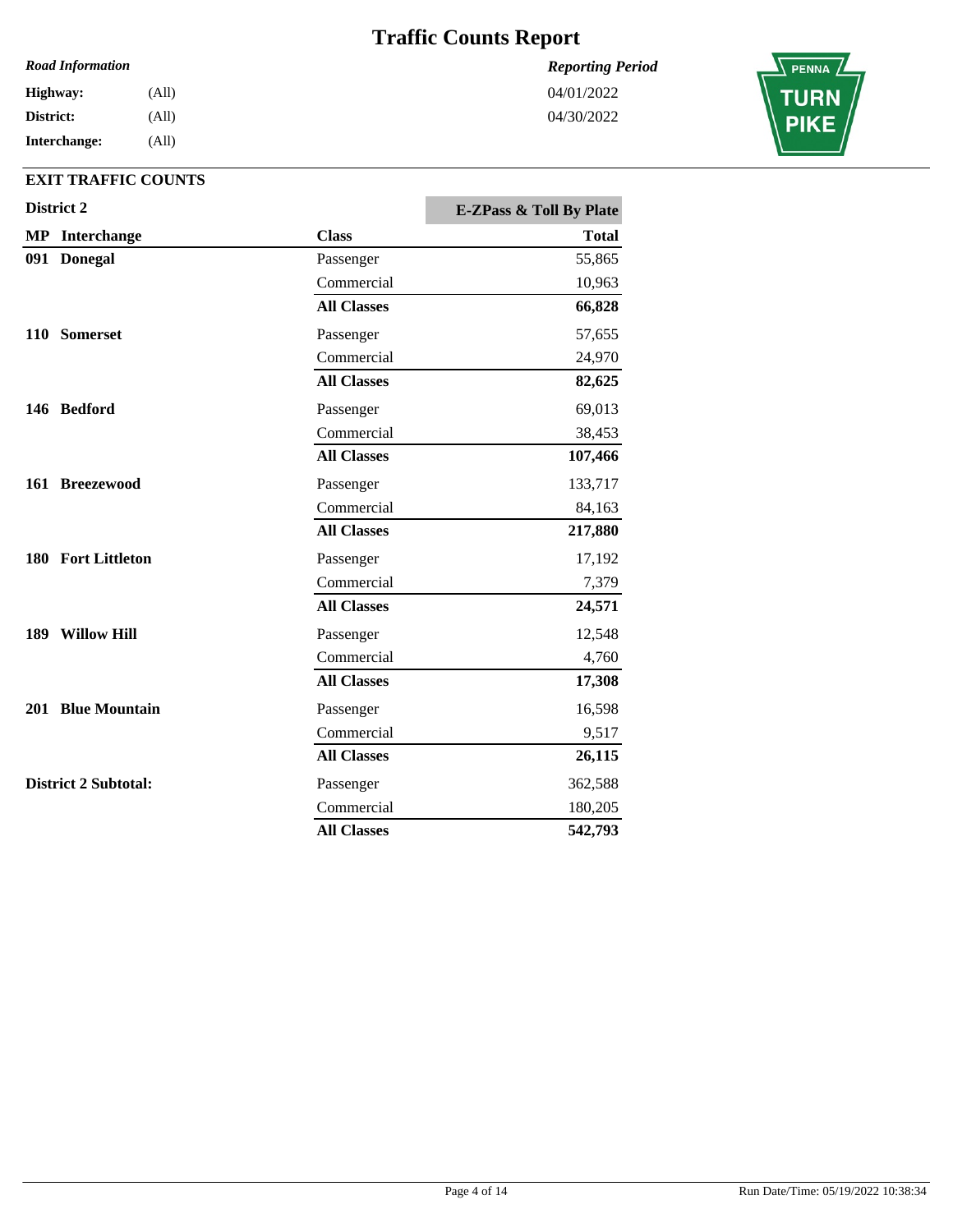*Reporting Period*

04/01/2022 04/30/2022

#### *Road Information*

**Interchange: District: Highway:** (All) (All) (All)

| District 3                  |                    | <b>E-ZPass &amp; Toll By Plate</b> |
|-----------------------------|--------------------|------------------------------------|
| <b>MP</b> Interchange       | <b>Class</b>       | <b>Total</b>                       |
| 226 Carlisle                | Passenger          | 114,701                            |
|                             | Commercial         | 113,280                            |
|                             | <b>All Classes</b> | 227,981                            |
| 236 Gettysburg Pike         | Passenger          | 130,436                            |
|                             | Commercial         | 35,658                             |
|                             | <b>All Classes</b> | 166,094                            |
| 242 Harrisburg West         | Passenger          | 135,075                            |
|                             | Commercial         | 46,907                             |
|                             | <b>All Classes</b> | 181,982                            |
| 247 Harrisburg East         | Passenger          | 271,523                            |
|                             | Commercial         | 70,384                             |
|                             | <b>All Classes</b> | 341,907                            |
| 266 Lebanon-Lancaster       | Passenger          | 109,133                            |
|                             | Commercial         | 21,682                             |
|                             | <b>All Classes</b> | 130,815                            |
| 286 Reading                 | Passenger          | 205,968                            |
|                             | Commercial         | 56,016                             |
|                             | <b>All Classes</b> | 261,984                            |
| 298 Morgantown              | Passenger          | 192,087                            |
|                             | Commercial         | 43,831                             |
|                             | <b>All Classes</b> | 235,918                            |
| 312 Downingtown             | Passenger          | 214,064                            |
|                             | Commercial         | 32,936                             |
|                             | <b>All Classes</b> | 247,000                            |
| <b>District 3 Subtotal:</b> | Passenger          | 1,372,987                          |
|                             | Commercial         | 420,694                            |
|                             | <b>All Classes</b> | 1,793,681                          |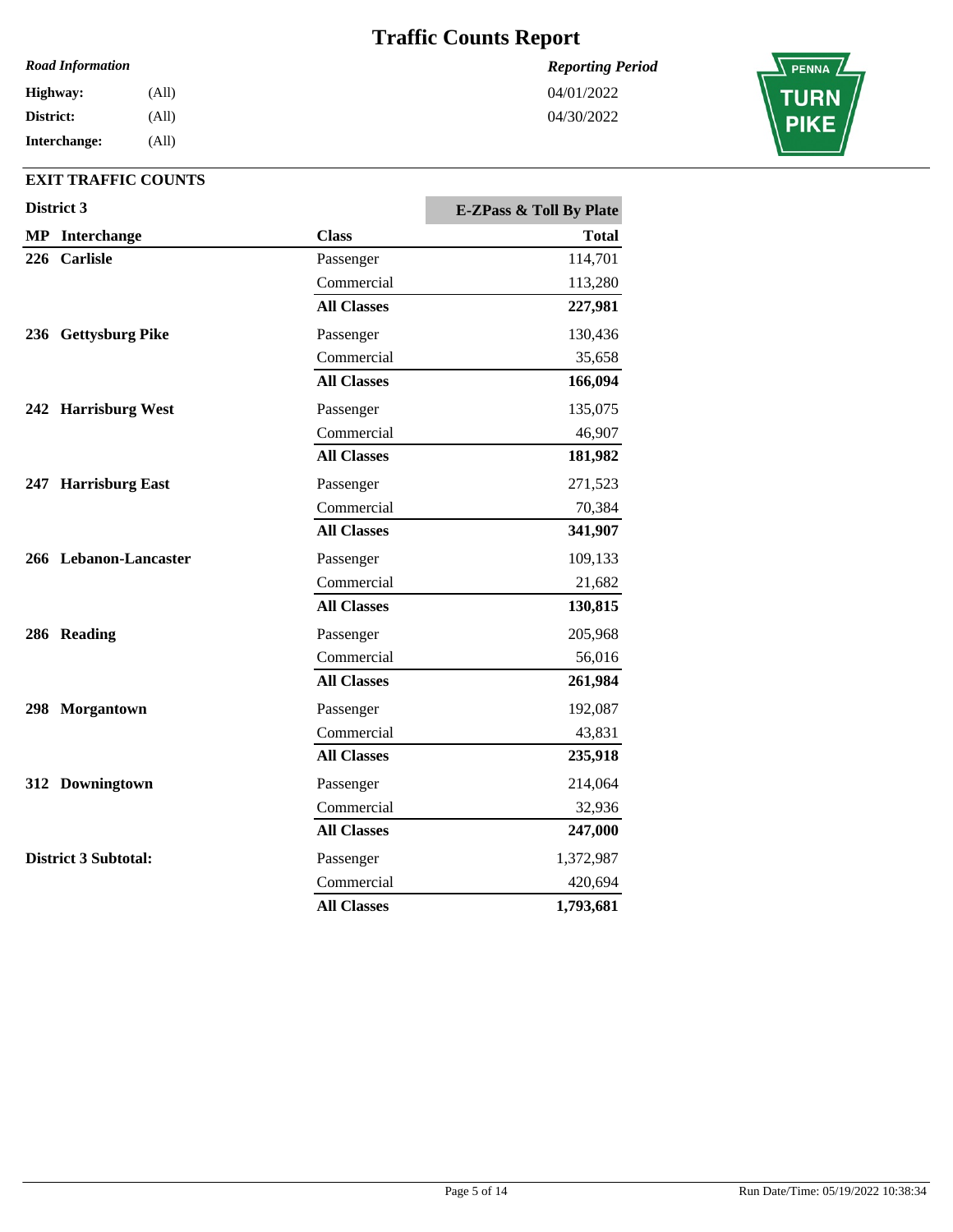#### *Road Information*

| <b>Highway:</b> | (All) |
|-----------------|-------|
| District:       | (All) |
| Interchange:    | (All) |

## **EXIT TRAFFIC COUNTS**

|            | District 4                  |                    | <b>E-ZPass &amp; Toll By Plate</b> |
|------------|-----------------------------|--------------------|------------------------------------|
|            | <b>MP</b> Interchange       | <b>Class</b>       | <b>Total</b>                       |
|            | 320 S.R. 29                 | Passenger          | 119,941                            |
|            |                             | Commercial         | 17,374                             |
|            |                             | <b>All Classes</b> | 137,315                            |
|            | 326 Valley Forge            | Passenger          | 802,314                            |
|            |                             | Commercial         | 118,472                            |
|            |                             | <b>All Classes</b> | 920,786                            |
|            | 333 Norristown              | Passenger          | 283,084                            |
|            |                             | Commercial         | 24,109                             |
|            |                             | <b>All Classes</b> | 307,193                            |
|            | 339 Fort Washington         | Passenger          | 684,212                            |
|            |                             | Commercial         | 60,700                             |
|            |                             | <b>All Classes</b> | 744,912                            |
| <b>340</b> | <b>Virginia Drive</b>       | Passenger          | 51,510                             |
|            |                             | Commercial         | 2,965                              |
|            |                             | <b>All Classes</b> | 54,475                             |
|            | 343 Willow Grove            | Passenger          | 712,410                            |
|            |                             | Commercial         | 82,000                             |
|            |                             | <b>All Classes</b> | 794,410                            |
|            | 351 Bensalem                | Passenger          | 643,588                            |
|            |                             | Commercial         | 105,800                            |
|            |                             | <b>All Classes</b> | 749,388                            |
|            | 352 Street Road             | Passenger          | 122,122                            |
|            |                             | Commercial         | 18,166                             |
|            |                             | <b>All Classes</b> | 140,288                            |
|            | 353 Neshaminy Falls         | Passenger          | 553,412                            |
|            |                             | Commercial         | 146,873                            |
|            |                             | <b>All Classes</b> | 700,285                            |
|            | 020 Mid-County              | Passenger          | 1,109,364                          |
|            |                             | Commercial         | 177,005                            |
|            |                             | <b>All Classes</b> | 1,286,369                          |
|            | 043 DRB ORT                 | Passenger          | 793,120                            |
|            |                             | Commercial         | 152,956                            |
|            |                             | <b>All Classes</b> | 946,076                            |
|            | <b>District 4 Subtotal:</b> | Passenger          | 5,875,077                          |
|            |                             | Commercial         | 906,420                            |
|            |                             | <b>All Classes</b> | 6,781,497                          |

*Reporting Period* 04/01/2022

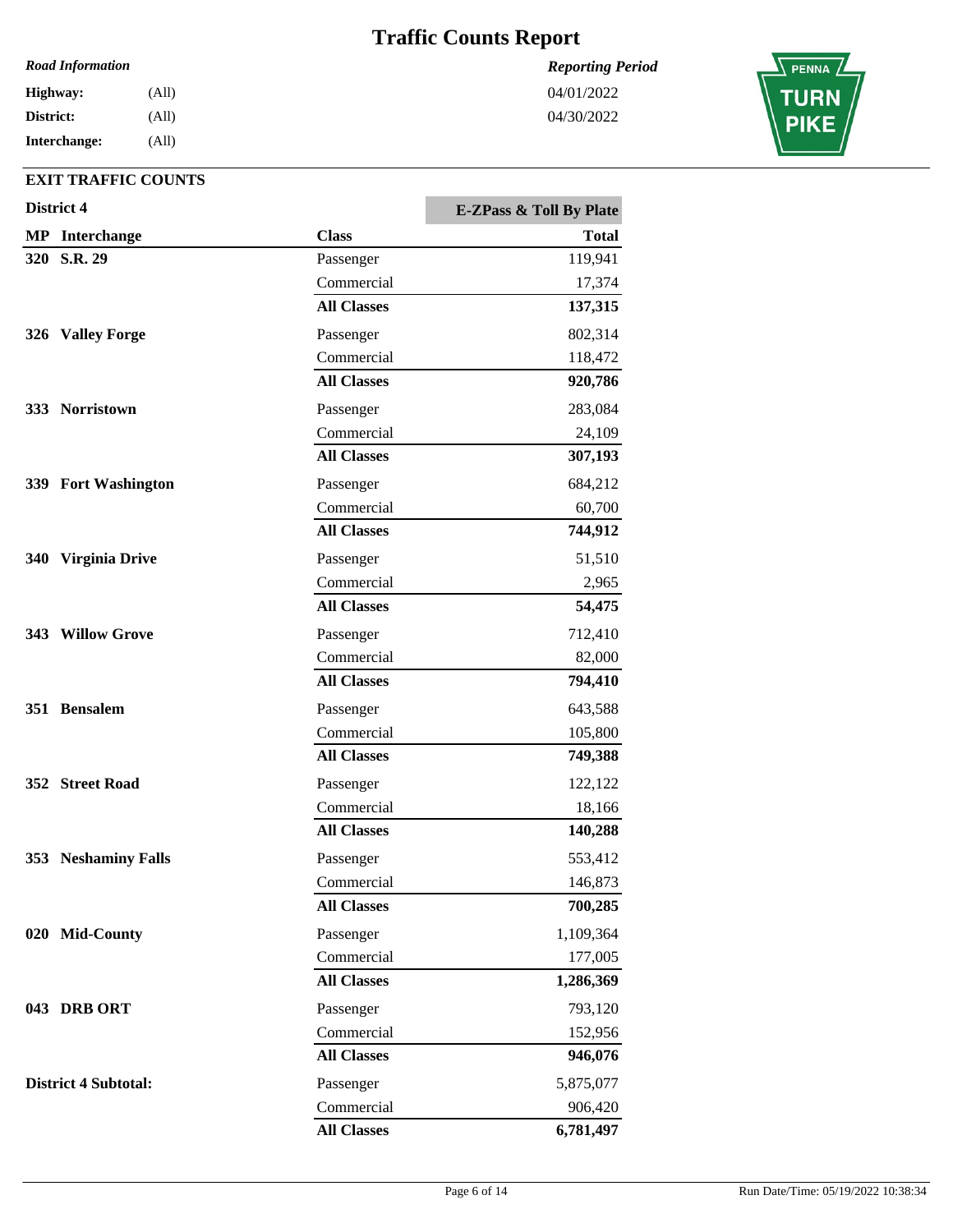*Reporting Period*

04/01/2022 04/30/2022

#### *Road Information*

| Highway:     | (All) |
|--------------|-------|
| District:    | (All) |
| Interchange: | (All) |

| District 5                  |                    | <b>E-ZPass &amp; Toll By Plate</b> |
|-----------------------------|--------------------|------------------------------------|
| <b>MP</b> Interchange       | <b>Class</b>       | <b>Total</b>                       |
| 122 Keyser Avenue           | Passenger          | 174,092                            |
|                             | Commercial         | 56,021                             |
|                             | <b>All Classes</b> | 230,113                            |
| 131 Clarks Summit           | Passenger          | 163,050                            |
|                             | Commercial         | 42,695                             |
|                             | <b>All Classes</b> | 205,745                            |
| 031 Lansdale                | Passenger          | 428,786                            |
|                             | Commercial         | 60,000                             |
|                             | <b>All Classes</b> | 488,786                            |
| 044 Quakertown              | Passenger          | 231,730                            |
|                             | Commercial         | 43,633                             |
|                             | <b>All Classes</b> | 275,363                            |
| 056 Lehigh Valley           | Passenger          | 437,600                            |
|                             | Commercial         | 136,781                            |
|                             | <b>All Classes</b> | 574,381                            |
| 074 Mahoning Valley         | Passenger          | 117,059                            |
|                             | Commercial         | 18,259                             |
|                             | <b>All Classes</b> | 135,318                            |
| 087 S.R. 903                | Passenger          | 66,010                             |
|                             | Commercial         | 8,478                              |
|                             | <b>All Classes</b> | 74,488                             |
| 095 Pocono                  | Passenger          | 110,623                            |
|                             | Commercial         | 57,263                             |
|                             | <b>All Classes</b> | 167,886                            |
| 105 Wilkes-Barre            | Passenger          | 86,441                             |
|                             | Commercial         | 7,999                              |
|                             | <b>All Classes</b> | 94,440                             |
| 115 Wyoming Valley          | Passenger          | 109,405                            |
|                             | Commercial         | 51,256                             |
|                             | <b>All Classes</b> | 160,661                            |
| <b>District 5 Subtotal:</b> | Passenger          | 1,924,796                          |
|                             | Commercial         | 482,385                            |
|                             | <b>All Classes</b> | 2,407,181                          |

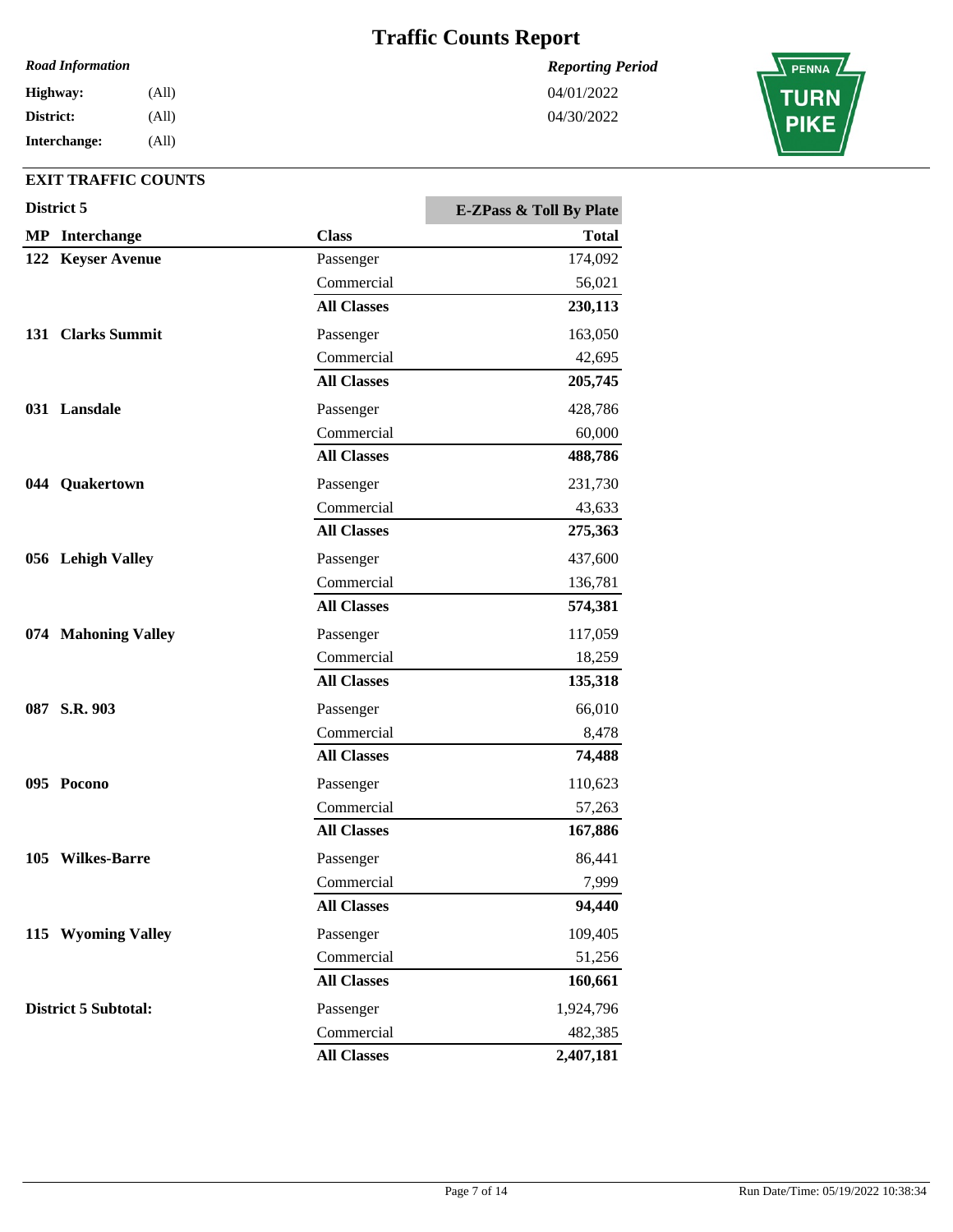#### *Road Information*

| Highway:     | (All) |
|--------------|-------|
| District:    | (All) |
| Interchange: | (All) |

### **ENTRY TRAFFIC COUNTS**

|     | District 1                  |                    | <b>E-ZPass &amp; Toll By Plate</b> |
|-----|-----------------------------|--------------------|------------------------------------|
|     | <b>MP</b> Interchange       | <b>Class</b>       | <b>Total</b>                       |
| 030 | Warrendale                  | Passenger          | 303,122                            |
|     |                             | Commercial         | 121,011                            |
|     |                             | <b>All Classes</b> | 424,133                            |
|     | 039 Butler Valley           | Passenger          | 147,721                            |
|     |                             | Commercial         | 18,620                             |
|     |                             | <b>All Classes</b> | 166,341                            |
|     | 048 Allegheny Valley        | Passenger          | 203,164                            |
|     |                             | Commercial         | 37,205                             |
|     |                             | <b>All Classes</b> | 240,369                            |
|     | 057 Pittsburgh              | Passenger          | 445,825                            |
|     |                             | Commercial         | 58,868                             |
|     |                             | <b>All Classes</b> | 504,693                            |
|     | 067 Irwin                   | Passenger          | 214,493                            |
|     |                             | Commercial         | 27,388                             |
|     |                             | <b>All Classes</b> | 241,881                            |
|     | 075 New Stanton             | Passenger          | 206,137                            |
|     |                             | Commercial         | 143,311                            |
|     |                             | <b>All Classes</b> | 349,448                            |
|     | <b>District 1 Subtotal:</b> | Passenger          | 1,520,462                          |
|     |                             | Commercial         | 406,403                            |
|     |                             | <b>All Classes</b> | 1,926,865                          |

*Reporting Period* 04/01/2022

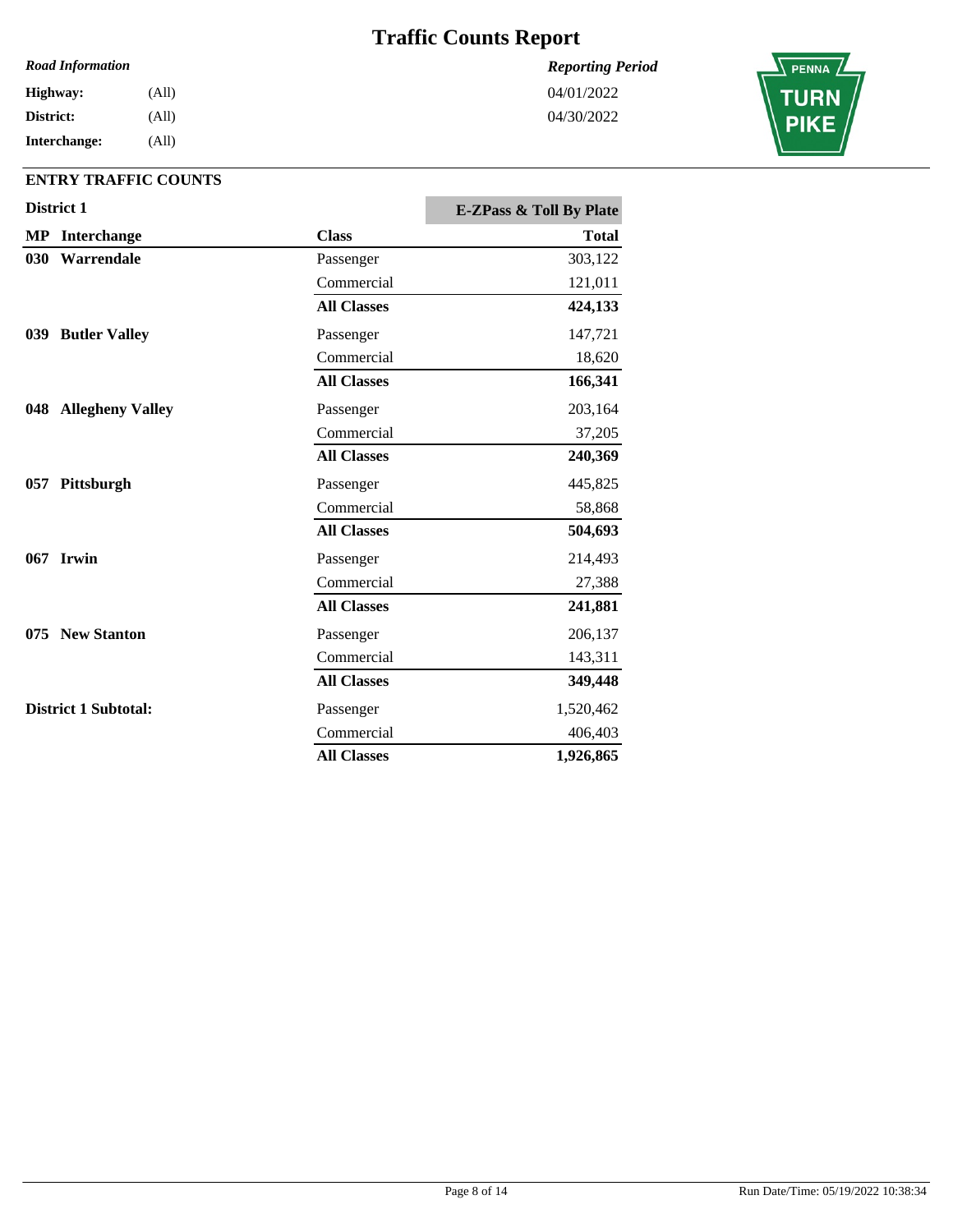#### *Road Information*

**Interchange: District: Highway:** (All) (All) (All)

### **ENTRY TRAFFIC COUNTS**

| District 2                  |                    | <b>E-ZPass &amp; Toll By Plate</b> |
|-----------------------------|--------------------|------------------------------------|
| <b>MP</b> Interchange       | <b>Class</b>       | <b>Total</b>                       |
| 091 Donegal                 | Passenger          | 54,907                             |
|                             | Commercial         | 10,877                             |
|                             | <b>All Classes</b> | 65,784                             |
| 110 Somerset                | Passenger          | 57,310                             |
|                             | Commercial         | 26,119                             |
|                             | <b>All Classes</b> | 83,429                             |
| 146 Bedford                 | Passenger          | 62,800                             |
|                             | Commercial         | 38,610                             |
|                             | <b>All Classes</b> | 101,410                            |
| 161 Breezewood              | Passenger          | 150,571                            |
|                             | Commercial         | 87,815                             |
|                             | <b>All Classes</b> | 238,386                            |
| 180 Fort Littleton          | Passenger          | 14,972                             |
|                             | Commercial         | 7,027                              |
|                             | <b>All Classes</b> | 21,999                             |
| 189 Willow Hill             | Passenger          | 11,693                             |
|                             | Commercial         | 4,448                              |
|                             | <b>All Classes</b> | 16,141                             |
| 201 Blue Mountain           | Passenger          | 15,830                             |
|                             | Commercial         | 8,189                              |
|                             | <b>All Classes</b> | 24,019                             |
| <b>District 2 Subtotal:</b> | Passenger          | 368,083                            |
|                             | Commercial         | 183,085                            |
|                             | <b>All Classes</b> | 551,168                            |

*Reporting Period*



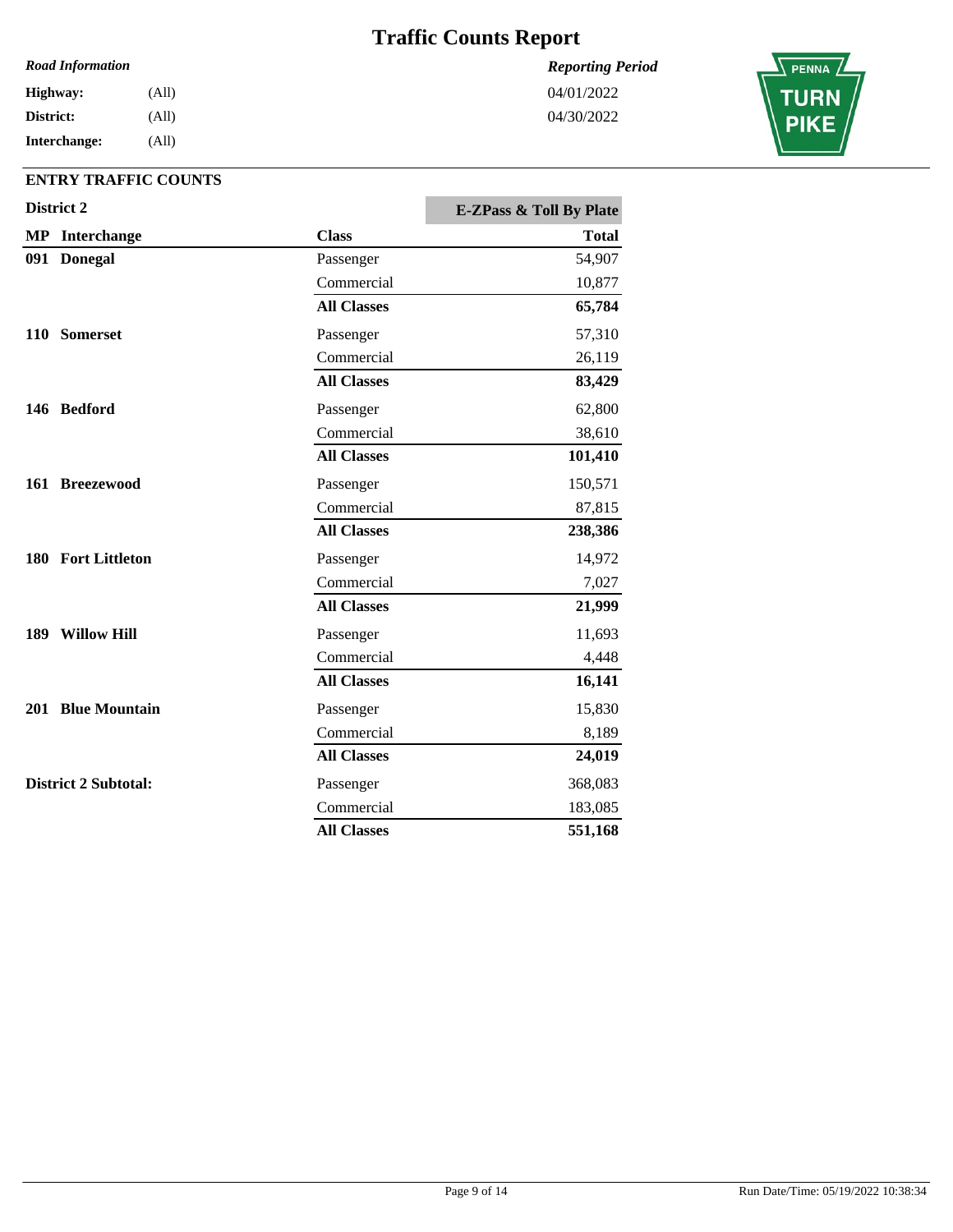#### *Road Information*

**Interchange: District: Highway:** (All) (All) (All)

### **ENTRY TRAFFIC COUNTS**

|     | District 3                  |                    | <b>E-ZPass &amp; Toll By Plate</b> |
|-----|-----------------------------|--------------------|------------------------------------|
|     | <b>MP</b> Interchange       | <b>Class</b>       | <b>Total</b>                       |
| 226 | <b>Carlisle</b>             | Passenger          | 104,743                            |
|     |                             | Commercial         | 103,613                            |
|     |                             | <b>All Classes</b> | 208,356                            |
|     | 236 Gettysburg Pike         | Passenger          | 117,536                            |
|     |                             | Commercial         | 29,531                             |
|     |                             | <b>All Classes</b> | 147,067                            |
|     | 242 Harrisburg West         | Passenger          | 170,519                            |
|     |                             | Commercial         | 62,284                             |
|     |                             | <b>All Classes</b> | 232,803                            |
|     | 247 Harrisburg East         | Passenger          | 261,490                            |
|     |                             | Commercial         | 72,620                             |
|     |                             | <b>All Classes</b> | 334,110                            |
|     | 266 Lebanon-Lancaster       | Passenger          | 107,218                            |
|     |                             | Commercial         | 22,465                             |
|     |                             | <b>All Classes</b> | 129,683                            |
|     | 286 Reading                 | Passenger          | 208,727                            |
|     |                             | Commercial         | 61,635                             |
|     |                             | <b>All Classes</b> | 270,362                            |
|     | 298 Morgantown              | Passenger          | 195,793                            |
|     |                             | Commercial         | 43,291                             |
|     |                             | <b>All Classes</b> | 239,084                            |
|     | 312 Downingtown             | Passenger          | 215,337                            |
|     |                             | Commercial         | 32,470                             |
|     |                             | <b>All Classes</b> | 247,807                            |
|     | <b>District 3 Subtotal:</b> | Passenger          | 1,381,363                          |
|     |                             | Commercial         | 427,909                            |
|     |                             | <b>All Classes</b> | 1,809,272                          |

*Reporting Period* 04/01/2022

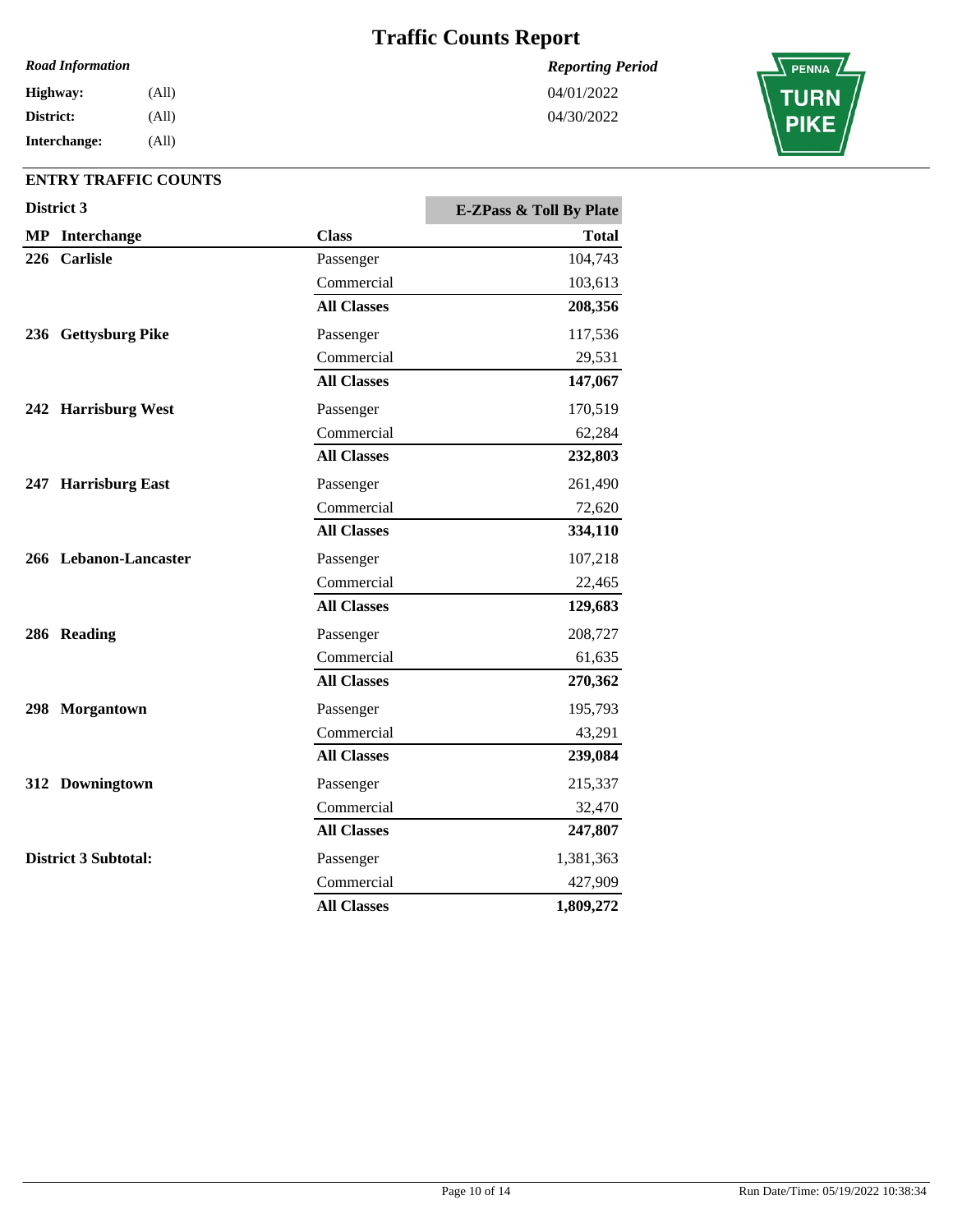#### *Road Information*

**Interchange: District: Highway:** (All) (All) (All)

### **ENTRY TRAFFIC COUNTS**

|     | District 4                  |                    | <b>E-ZPass &amp; Toll By Plate</b> |
|-----|-----------------------------|--------------------|------------------------------------|
|     | <b>MP</b> Interchange       | <b>Class</b>       | Total                              |
|     | 320 S.R. 29                 | Passenger          | 123,610                            |
|     |                             | Commercial         | 16,273                             |
|     |                             | <b>All Classes</b> | 139,883                            |
|     | 326 Valley Forge            | Passenger          | 781,191                            |
|     |                             | Commercial         | 116,985                            |
|     |                             | <b>All Classes</b> | 898,176                            |
|     | 333 Norristown              | Passenger          | 277,482                            |
|     |                             | Commercial         | 24,281                             |
|     |                             | <b>All Classes</b> | 301,763                            |
|     | 339 Fort Washington         | Passenger          | 689,924                            |
|     |                             | Commercial         | 64,509                             |
|     |                             | <b>All Classes</b> | 754,433                            |
| 340 | <b>Virginia Drive</b>       | Passenger          | 152,547                            |
|     |                             | Commercial         | 9,049                              |
|     |                             | <b>All Classes</b> | 161,596                            |
|     | 343 Willow Grove            | Passenger          | 624,351                            |
|     |                             | Commercial         | 87,014                             |
|     |                             | <b>All Classes</b> | 711,365                            |
|     | 351 Bensalem                | Passenger          | 800,192                            |
|     |                             | Commercial         | 126,035                            |
|     |                             | <b>All Classes</b> | 926,227                            |
|     | 352 Street Road             | Passenger          | 26,819                             |
|     |                             | Commercial         | 1,224                              |
|     |                             | <b>All Classes</b> | 28,043                             |
|     | 353 Neshaminy Falls         | Passenger          | 525,346                            |
|     |                             | Commercial         | 140,996                            |
|     |                             | <b>All Classes</b> | 666,342                            |
|     | 020 Mid-County              | Passenger          | 1,086,843                          |
|     |                             | Commercial         | 161,624                            |
|     |                             | <b>All Classes</b> | 1,248,467                          |
|     | <b>District 4 Subtotal:</b> | Passenger          | 5,088,305                          |
|     |                             | Commercial         | 747,990                            |
|     |                             | <b>All Classes</b> | 5,836,295                          |

*Reporting Period* 04/01/2022

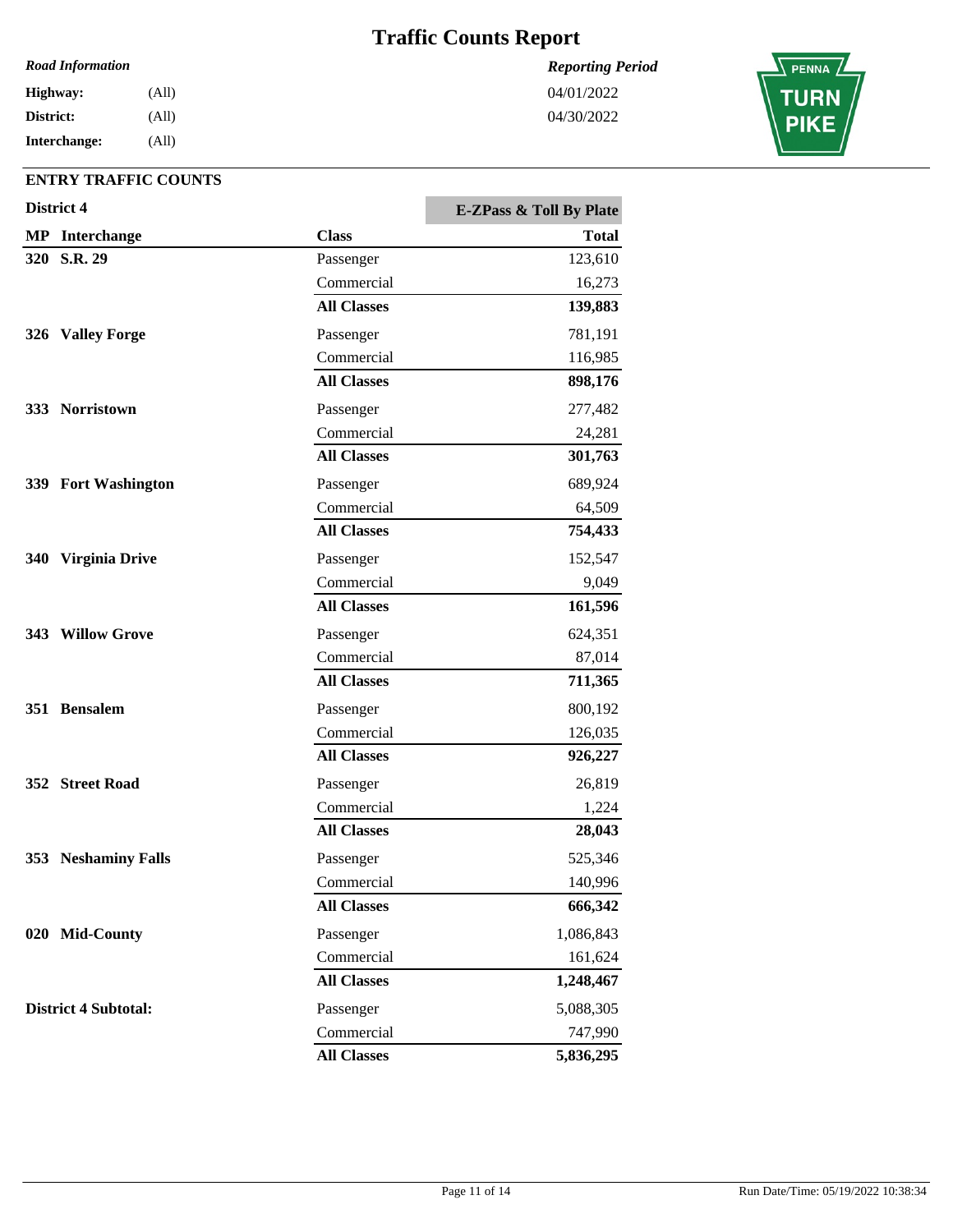#### *Road Information*

**Interchange: District: Highway:** (All) (All) (All)

### **ENTRY TRAFFIC COUNTS**

| District 5 |                       | <b>E-ZPass &amp; Toll By Plate</b> |              |
|------------|-----------------------|------------------------------------|--------------|
|            | <b>MP</b> Interchange | <b>Class</b>                       | <b>Total</b> |
|            | 031 Lansdale          | Passenger                          | 432,359      |
|            |                       | Commercial                         | 63,169       |
|            |                       | <b>All Classes</b>                 | 495,528      |
|            | 044 Quakertown        | Passenger                          | 218,952      |
|            |                       | Commercial                         | 42,545       |
|            |                       | <b>All Classes</b>                 | 261,497      |
|            | 056 Lehigh Valley     | Passenger                          | 443,741      |
|            |                       | Commercial                         | 145,158      |
|            |                       | <b>All Classes</b>                 | 588,899      |
|            | 074 Mahoning Valley   | Passenger                          | 114,692      |
|            |                       | Commercial                         | 15,220       |
|            |                       | <b>All Classes</b>                 | 129,912      |
|            | 087 S.R. 903          | Passenger                          | 63,906       |
|            |                       | Commercial                         | 7,339        |
|            |                       | <b>All Classes</b>                 | 71,245       |
|            | 095 Pocono            | Passenger                          | 110,163      |
|            |                       | Commercial                         | 54,238       |
|            |                       | <b>All Classes</b>                 | 164,401      |
|            | 105 Wilkes-Barre      | Passenger                          | 87,956       |
|            |                       | Commercial                         | 13,588       |
|            |                       | <b>All Classes</b>                 | 101,544      |
|            | 115 Wyoming Valley    | Passenger                          | 107,489      |
|            |                       | Commercial                         | 50,955       |
|            |                       | <b>All Classes</b>                 | 158,444      |
|            | District 5 Subtotal:  | Passenger                          | 1,579,258    |
|            |                       | Commercial                         | 392,212      |
|            |                       | <b>All Classes</b>                 | 1,971,470    |

*Reporting Period* 04/01/2022

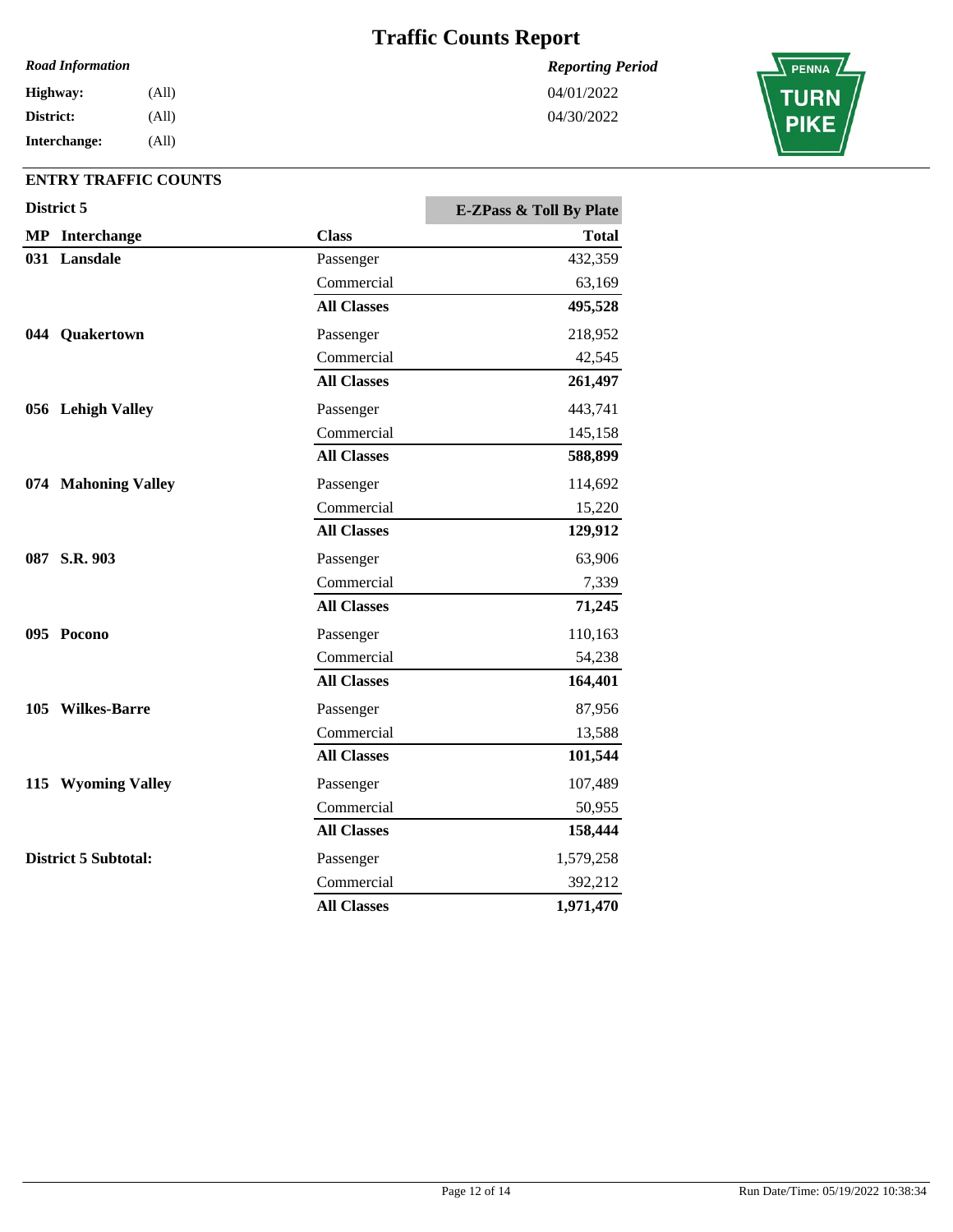### *Reporting Period*

04/01/2022 04/30/2022

| <b>Road Information</b> |       |  |
|-------------------------|-------|--|
| Highway:                | (All) |  |
| District:               | (All) |  |
| Interchange:            | (All) |  |



| <b>EXIT SUMMARY</b> |                    | <b>E-ZPass &amp; Toll By Plate</b> |
|---------------------|--------------------|------------------------------------|
|                     | <b>Class</b>       | <b>Total</b>                       |
| District 1          | Passenger          | 4,412,925                          |
|                     | Commercial         | 932,787                            |
|                     | <b>All Classes</b> | 5,345,712                          |
| District 2          | Passenger          | 362,588                            |
|                     | Commercial         | 180,205                            |
|                     | <b>All Classes</b> | 542,793                            |
| District 3          | Passenger          | 1,372,987                          |
|                     | Commercial         | 420,694                            |
|                     | <b>All Classes</b> | 1,793,681                          |
| District 4          | Passenger          | 5,875,077                          |
|                     | Commercial         | 906,420                            |
|                     | <b>All Classes</b> | 6,781,497                          |
| District 5          | Passenger          | 1,924,796                          |
|                     | Commercial         | 482,385                            |
|                     | <b>All Classes</b> | 2,407,181                          |
| <b>Grand Total:</b> | Passenger          | 13,948,373                         |
|                     | Commercial         | 2,922,491                          |
|                     | <b>All Classes</b> | 16,870,864                         |